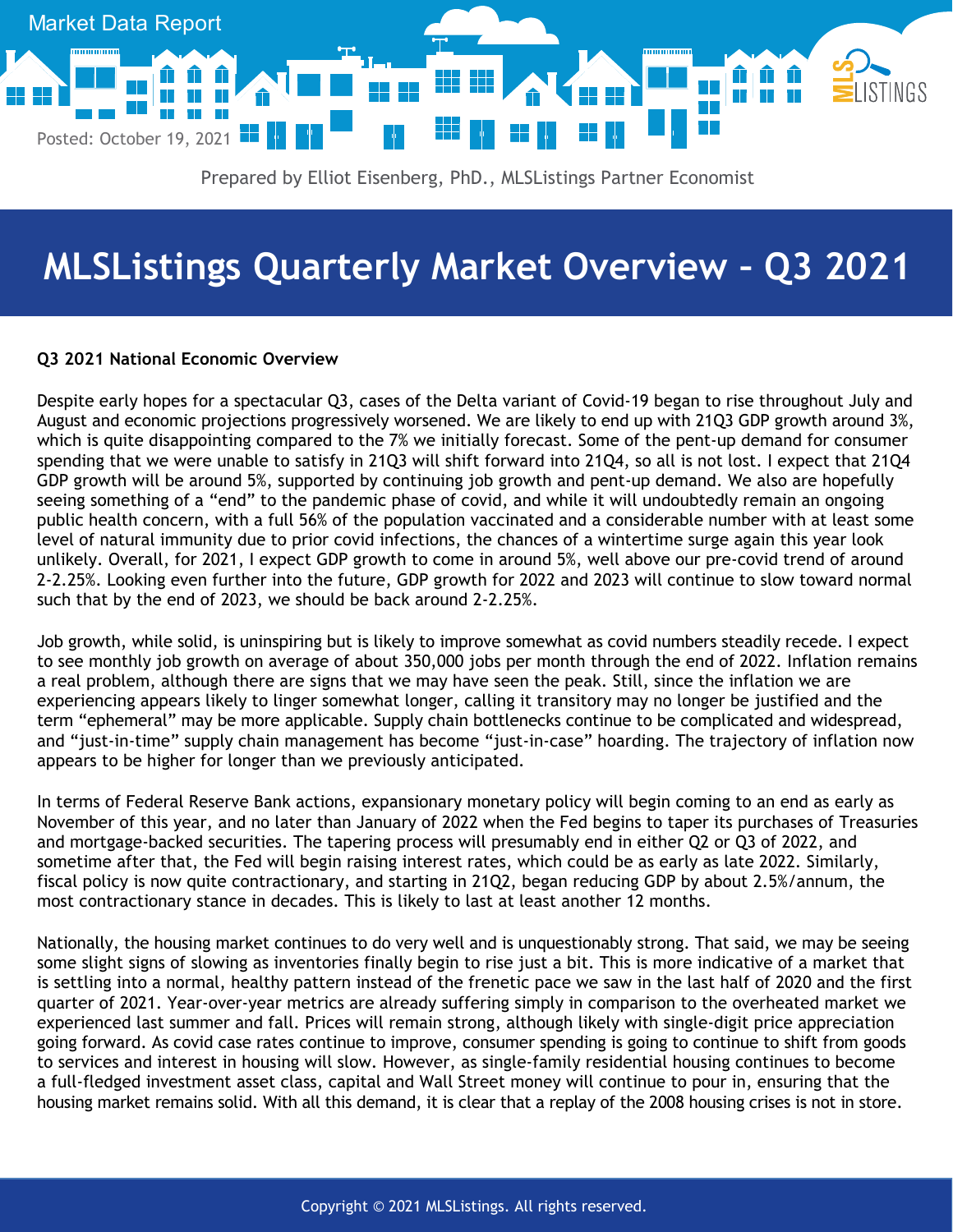

### **Q3 2021 Regional Economic Overview**

An analysis of the MLSListings real estate market area quickly shows that little has changed in this supercharged market. Many jurisdictions are seeing comparable price appreciation to what we have seen nationally, in the range of 16-17%. Most properties still sell at a premium above the original listing price and generally properties remain on the market for 10 days or less. What we have seen over the last few months, however, are hints of a return to seasonality and some slight gains in inventory. Of note, this quarter there were instances of significant differences in price appreciation, ranging from small gains in price in Monterey County to much higher levels in Santa Clara and San Benito. Because we are still trying to sort out the noise caused by last year's heavily pandemic-influenced data, it is difficult to determine if there is indeed real meaning in the differing price appreciation levels. This is certainly something that bears watching, especially as the market continues to return to a "normal" seasonal pattern.

As we look to influences on the housing market over the next year or so, there are several that stand out as having an outsized impact on the MLSListings area. Let's begin with the work-from-home phenomenon. Across the nation, many employers (with a few notable exceptions) are calling employees back into the office on at least a part-time basis. Pre-covid, about 5% of employees worked from home; most estimates are that we will ultimately settle out at around 15% work-from-home. What is important is that we will see some shifting in the job market as employees who are committed to working from home on a permanent basis look for an employer who will accommodate. We may call this the "great sorting" that followed the "great lockdown." This may be more of a factor in the MLSListings area, where a higher percentage of work can be conducted from home. This suggests, all else equal, that the MLSListings area should continue to benefit from work-from-home because of proximity to the tech hubs in the San Francisco Bay and Silicon Valley areas. Another factor is that data through 21Q2, the most recent we have, shows that household net worth continues to increase for a variety of reasons. These increases are even greater in households with ties to tech industries, as tech has done extremely well during the pandemic, leaving many families with healthy retirement accounts and good investment portfolios.

In summary, Dr. Eisenberg comments: "This market continues to surprise and delight despite tight inventories and simply staggering levels of price appreciation over the last several years. We see little, if any, let up in buyer demand for homes, regardless of the obstacles they must overcome. This may be due, at least in part, to a general acknowledgement that work-from-home, in some form, is here to stay, and that the communities included in the MLSListings area provide excellent opportunities for work-from-home employees who want the ability to easily go into the office on a hybrid basis."

### **Q3 2021 Market Overview by County**

#### *San Mateo County*

- Single-family home prices in San Mateo County slipped just slightly below last quarter's all-time high, but with a median sale price of \$1,909,000, remain 9.7% higher than 20Q3. Average prices also rose compared to last year, gaining 8.0% to \$2,393,127.
- Closed sales were up 11.6% over 20Q3, although they were down from last quarter's all-time high. Sales volume of more than \$3.5 billion was second only to last quarter's all-time high and was up 20.4% over last year. Dr. Eisenberg comments: "It's hard to discern any material weakness in San Mateo; it looks as though the market, at most, has gone from frenzied to just very strong."
- Single-family new listings in San Mateo County slipped just a bit and were down 5.4% compared to last year. Active listings compared to last year declined by 28.0%, although month's supply of inventory compared to 21Q2 rose from 1.0 months to 1.2 months. Median days on market for this past quarter was just nine days, and homes sold, on average, for 109% of list price, up from 102% in 20Q3 but down from 110% last quarter.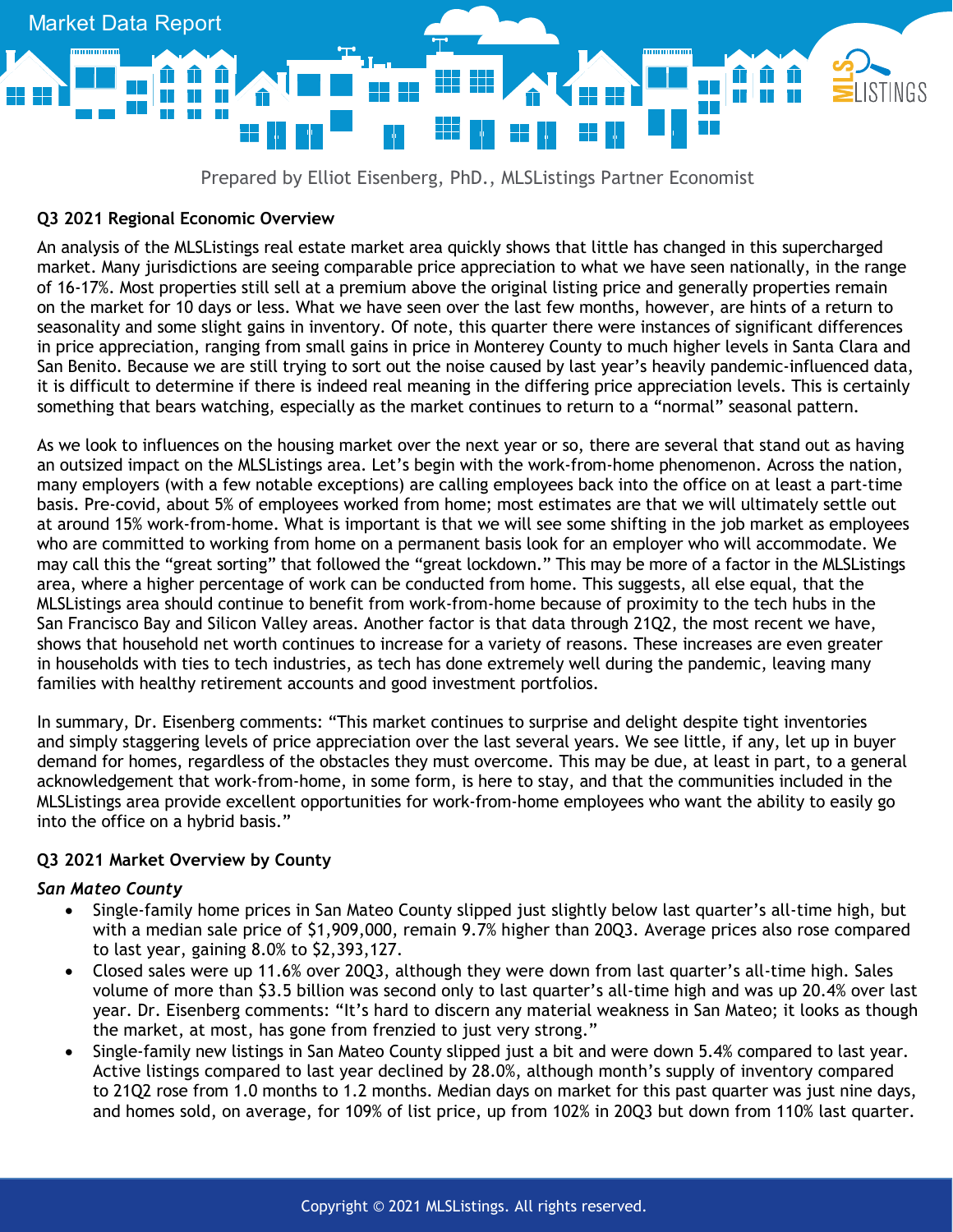

# **Q3 2021 Market Overview by County (cont'd)**

• In the San Mateo common interest market, year-over-year median price rose 1.9% to \$947,500, and the average price of \$1,039,829 was 3.5% more than last year. Closed sales were up 32.6% above last year, while new listings declined by 6.2%. Inventory levels remain limited, with just 1.6 months' supply of inventory.

### *Santa Clara County*

- Santa Clara County saw the highest Y-o-Y median price appreciation in the region, rising 18.8% to \$1,650,000, while the average sale price rose 17.9% to \$2,035,253. Sales rose 12.7% compared to last year's already overheated number, and sales volume of nearly \$7 billion, up 32.9% over last year, was easily the second highest quarter on record, eclipsed only by 21Q2's record-setting level. Homes sold for about 9% above listing price and with a median days-on-market of just eight. Dr. Eisenberg says: "This is a market that shows absolutely no signs of slowing down. The slight price declines compared to last quarter are undoubtedly just a return to seasonality, as children return to classes for the first time in more than a year."
- New listings rose 3.3% over last year to 3,669, but inventory levels remain incredibly tight, with just 0.8 months' supply of inventory and only 917 active listings.
- In the common interest market in Santa Clara County, prices logged solid year-over-year gains of 11.2% to \$910,000 (median) and 9.5% to \$977,702 (average). Closed sales were up by a staggering 45.6% to 1,604, just slightly below last quarter's record level, and new listings also rose, gaining 9.3% over last year to 1,806. Overall inventory levels remain tight at just 1.2 month's supply.

### *Santa Cruz County*

- In Santa Cruz County, median single-family home prices rose 14.3% over 20Q3 to \$1,200,000, while the average price rose 12.2% to \$1,353,107. While closed sales were nearly flat compared to last year, rising prices pushed sales volume to nearly \$800 million, a 14.3% year-over-year gain, and just slightly below last quarter's record level. Dr. Eisenberg comments: "It's remarkable that sales activity, despite the rapid increase in prices, has arguably logged the two best quarters since mid-2015, and the inventory count is slightly more than half of what levels were then."
- New listings compared to last year were up a meaningful 17.9%, but inventory levels remain challenging for potential buyers, with just 294 active listings, a 1.5 month's supply of inventory. Median days-on-market is 11 (up from nine last quarter but down from 13 last year), and homes generally sell for 6% more than their listing price.
- In the Santa Cruz common interest market, the median sale price of \$705,000 was nearly flat compared to last year but was well below last quarter's \$750,000. The average price was a strong \$796,527, a 10.7% gain over last year and just a shade below last quarter. While closed sales declined by 15% compared to last year, they are still quite robust by historical standards. New listings rose 3.1% and inventories are nearly flat compared to last quarter, although they are well below this time last year at an all-time low of 52.

### *Monterey County*

• Monterey County saw the lowest level of price appreciation across the region, with the median price up just 3.8% to \$825,000. The average price of \$1,319,479 was comparable to last year and well below last quarter's record of more than \$1.5 million. Closed sales declined by 18.9% compared to last year and overall sales volume declined by 17.7% compared to last year, making Monterey County the only area in the MLSListings region where year-over-year sales volume declined.